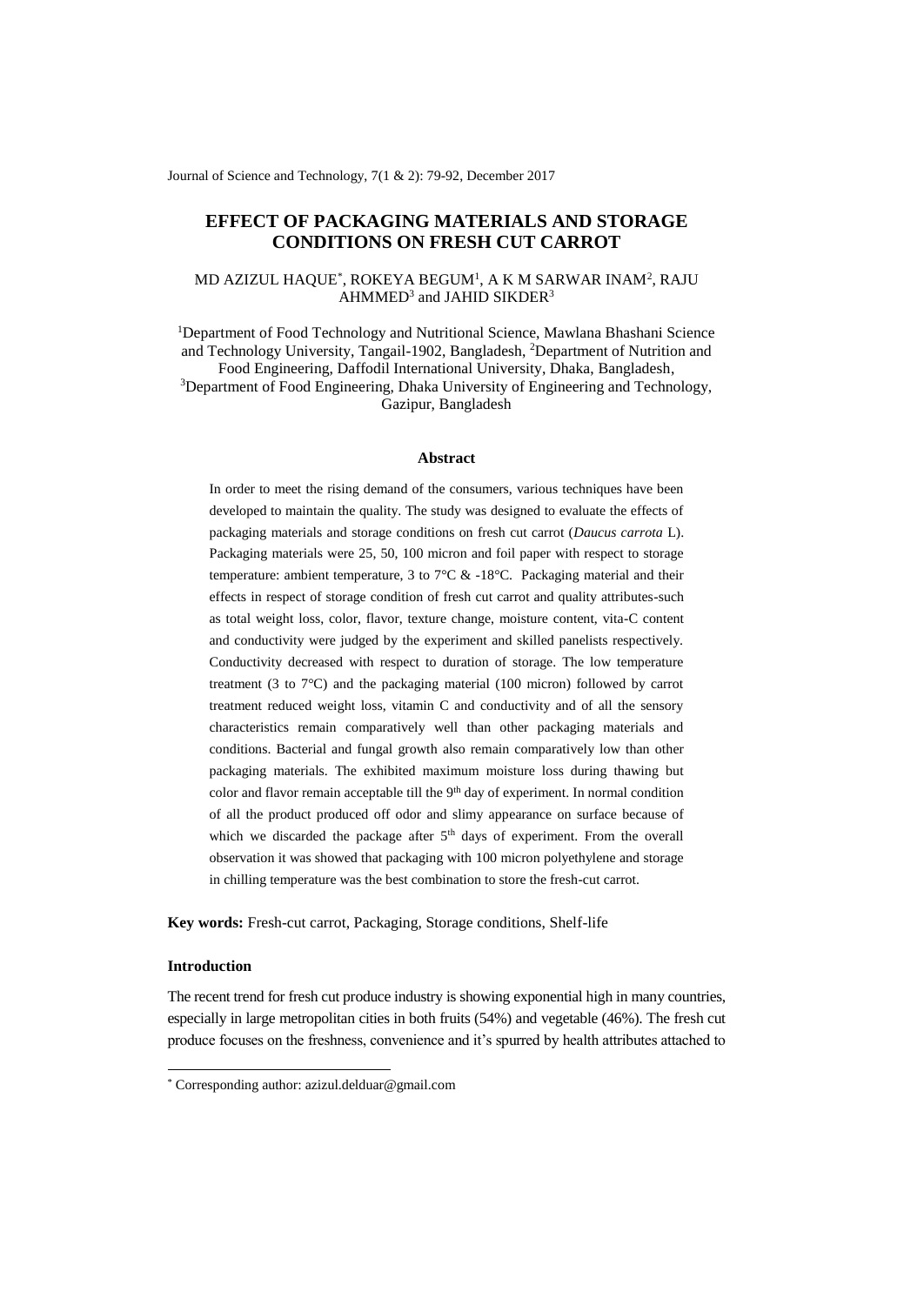it. Minimal processing (fresh cut) comprises selection, washing, peeling and cutting (Cantwell, 2000) producers that are aimed at producing a product that is fresh and convenient to prepare and consume (Burns, 1995). Among vegetables, carrots (*Daucus carota* L.) are now increasingly consumed, mainly due to their pleasant flavor and perceived health benefits related to their vitamins, minerals and dietary fiber (Alasalvar *et al.,* 2001). Carrots have been ranked tenth in terms of their nutritional value among 38 other fruits and vegetables, and seventh for their contribution to nutrition. Generally, consumer prefers to consume fresh vegetable due to their valuable benefits. The goal of fresh cut products is to maintain the freshness of the product without any reduction on its nutrient content and also to extend the self-life of the product. Fruits and vegetables which is processed by minimally-processing are prepared for easiness for consumption and distribution (King and Bolin, 1989). Carrot is one of the commodities that prone to get damage and it needs to have proper handling after harvesting to ensure its quality till reaching the consumer. Storage temperature can prolong the shelf life of fresh vegetable. Packaging also play an important role in preventing the decaying process. The packaging aims to evade the physical and chemical damage. Packaging not only plays a barrier property to protect the product from environmental obstacles and harmful germs and insects but also it works as a trade mark of their products (Highland, 1981). Several polymer types are currently used for foodstuff packaging to prevent the entrance of pests and contaminations. Based on above discussion, the current study was designed to know the quality of fresh cut carrot during its storage at different temperatures and different packaging materials.

### **Materials and Methods**

#### *Study area*

The experiment was conducted in the Laboratories of the Department of Food Technology and Nutritional Science (FTNS) of Mawlana Bhashani Science and Technology University (MBSTU), Department of Food Engineering (FE) of Dhaka University of Engineering and Technology (DUET), Gazipur, Bangladesh.

### *Sample collection and preparation*

Matured and fresh carrot was purchased from a local area of Santosh Bazar, Tangail, Bangladesh. The carrot previously selected for firmness, absence of mechanical damage and fungal infection, and subsequently prewashed in cold water and placed in cold room at 10°C for later processing. Packaging material such as polyethylene of different width such as 25 µm, 50µm, 100µm micron and foil paper were used. After collecting the carrot they were washed and shredded in same size by shredder machine. After this, the carrots were weighed in weighing machine and 50gm for every package was weighed. All the packaging materials were sterilized by ultra violet ray at least for 5 minutes, then packed and sealed by electric sealer. Then it was kept at three different storage condition for their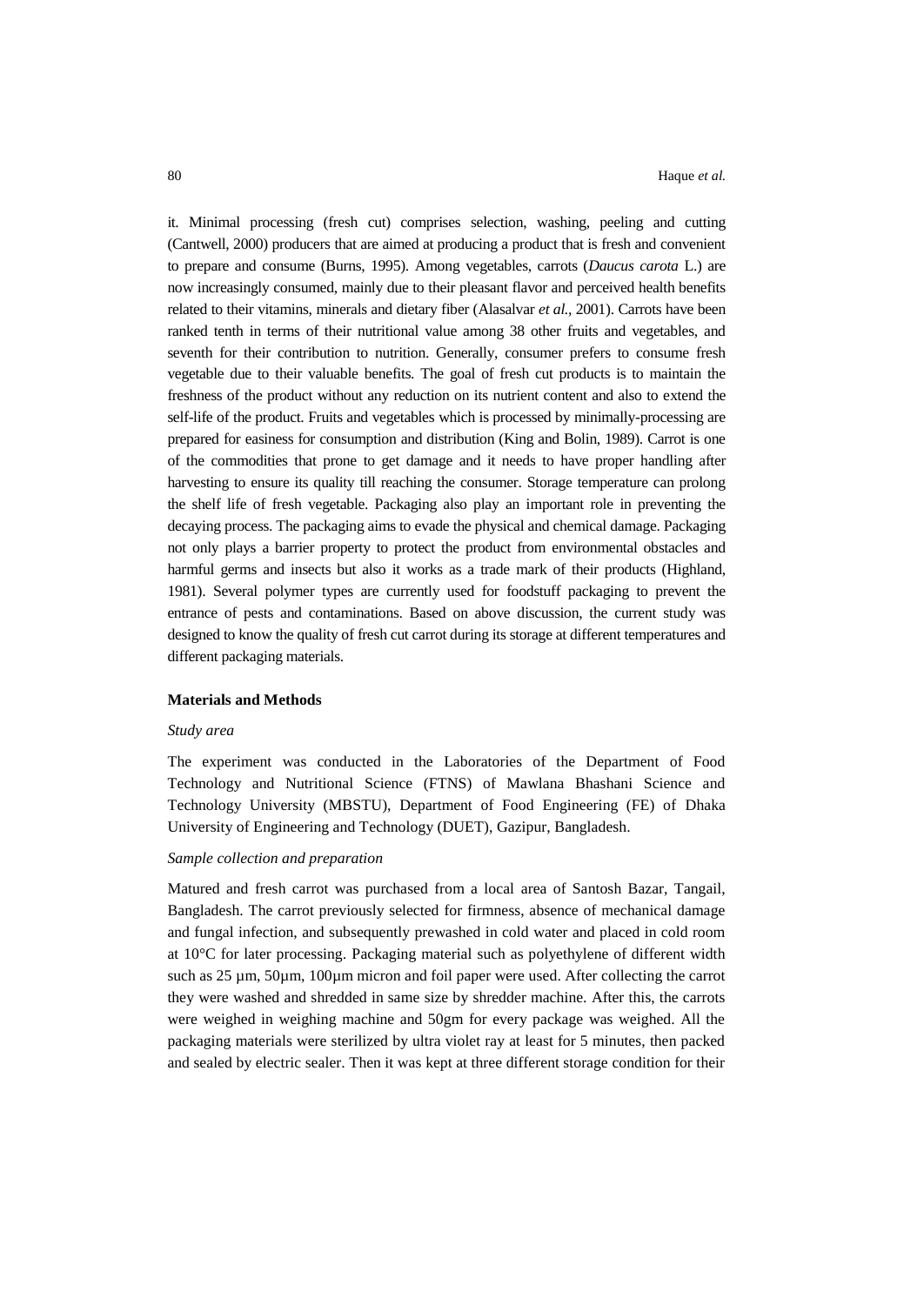further test such as weight loss, vitamin C, conductivity, microbial count, sensory (color, flavor, texture) evaluation etc.

## *Sample analysis*

Sample quality was analyzed by visual observation. Three trained panelist were scored the color, flavor and texture of each sample separately by using the hedonic scale recommended by Baker (1961). Weight loss and vitamin-C content were estimated according to the methods by (Ranganna, 2003). Conductivity was measured by conductivity meter (Zubehorbox Cond, Germany). Total plate count for bacteria and fungus were estimated by the method used by Ranganna (2003).

#### *Statistical analysis*

Results of three replicates were used for statistical analysis. The values were expressed as the mean. Statistical analysis was performed using the Statistical Package for Social Sciences (SPSS-21) for Windows. The Duncan test was performed to evaluate the significant differences among mean values. The confidence limits used in this study were based on 95% ( $P < 0.05$ ).

### **Results and Discussion**

#### *Effect of storage condition on sensory properties of fresh cut carrot*

Changes of sensory parameters of fresh-cut carrot varied during storage at normal (ambient), chilling  $(4-5^{\circ}\text{C})$  and freezing  $(-18^{\circ}\text{C})$  temperature (Table 1). During ambient condition of storage 25µm polyethylene and foil paper had negative effect on fresh cut carrot. Cell rupture occurred high in carrot stored in foil paper and higher amount of water leached out inside the bag. In fifth day of storage at least one of the three members in sensory panel dislikes slightly the color or flavor of fresh cut carrot. It seemed that packaging material 100µm retained well the physical condition of carrot compared with other packaging material.

It seemed that packaging material such as polyethylene 100µm retains well the physical condition of carrot comparing other packaging materials. According to the hedonic scale, of all the product storage in chilling temperature remained well. Table 1 also displayed that fresh cut carrot storage at freezing temperature (-18˚C) different packaging materials showed different characteristics. In the freezing temperature fresh cut carrot showed abrupt distortion of its texture and become soft during thawing and though a lot of water leaching out from carrot. Fresh cut carrot couldn't retain its body structure and distortion occurred and it lost it's free water. It seemed that packaging material such as polyethylene 100 µm retained well the physical condition of carrot comparing other packaging materials. According to the hedonic scale, of all the product storage in freezing temperature remained well.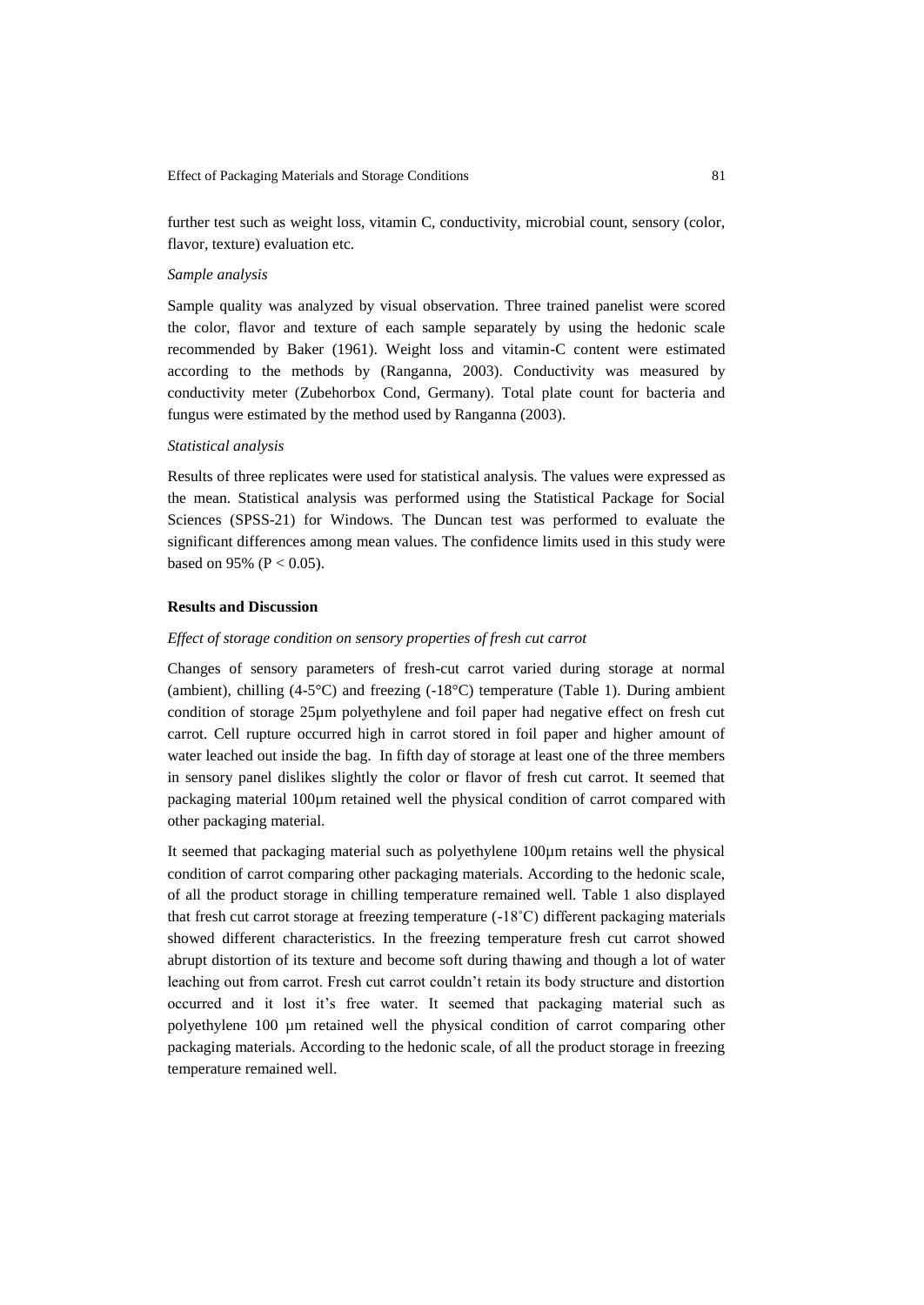| Packaging | Day            | Normal condition            |                          |                          | Chilling condition          |                           |                             | Freezing condition        |                             |                          |
|-----------|----------------|-----------------------------|--------------------------|--------------------------|-----------------------------|---------------------------|-----------------------------|---------------------------|-----------------------------|--------------------------|
| materials |                | Color                       | Flavor                   | Texture                  | Color                       | Flavor                    | Texture                     | Color                     | Flavor                      | Texture                  |
| $25\mu$   | $\mathbf{1}$   | 8.3                         | 8                        | 9                        | $\mathcal{L}^{\mathcal{A}}$ | $\mathbb{Z}^{\mathbb{Z}}$ | $\mathbb{L}^{\mathbb{N}}$   | $\omega$                  | ä,                          | ä,                       |
|           | $\overline{c}$ | 7.6                         | 7.3                      | 7.3                      | 8.6                         | 8.3                       | 8.3                         | 8.3                       | 8.3                         | $\tau$                   |
|           | 3              | 5.6                         | 6                        | 5.6                      | $\overline{\phantom{a}}$    | $\equiv$                  | $\overline{\phantom{a}}$    | $\overline{\phantom{a}}$  | $\mathcal{L}_{\mathcal{A}}$ | $\overline{\phantom{a}}$ |
|           | $\overline{4}$ | 5                           | 5.3                      | 5.3                      | 8.3                         | 7.3                       | 7.6                         | $\tau$                    | 7.3                         | 6.3                      |
|           | 5              | 4.6                         | 4.6                      | 5                        | $\overline{\phantom{a}}$    | $\overline{\phantom{a}}$  | $\blacksquare$              | $\overline{\phantom{a}}$  | $\overline{\phantom{a}}$    | $\bar{\phantom{a}}$      |
|           | 6              | $\overline{\phantom{a}}$    | $\overline{\phantom{a}}$ | $\frac{1}{2}$            | $\,8\,$                     | $\overline{7}$            | $\overline{7}$              | 6.6                       | 6.3                         | 5.6                      |
|           | 8              | $\overline{\phantom{a}}$    | $\overline{\phantom{a}}$ | $\overline{\phantom{a}}$ | 7.6                         | 6                         | 6                           | 6.3                       | 6                           | 5.3                      |
| $50\mu$   | $\mathbf{1}$   | 9                           | 8.6                      | 9                        | $\overline{\phantom{a}}$    | $\sim$                    | $\sim$                      | $\omega$                  | $\sim$                      | $\omega$                 |
|           | $\mathfrak{2}$ | 8.6                         | 7.3                      | 7.3                      | 9                           | 8.3                       | 8.6                         | 8.3                       | 8.3                         | 7.6                      |
|           | 3              | 7.6                         | 6.6                      | 6.6                      | $\overline{\phantom{a}}$    | $\overline{\phantom{a}}$  | $\overline{\phantom{a}}$    | $\overline{\phantom{a}}$  | ÷.                          | $\omega$                 |
|           | $\overline{4}$ | $\boldsymbol{7}$            | 5.3                      | 5.3                      | 8.6                         | 7.6                       | 7.6                         | 7.6                       | 7.6                         | 6.6                      |
|           | 5              | 6.6                         | 5                        | 5                        | $\overline{\phantom{a}}$    | $\blacksquare$            | $\overline{\phantom{a}}$    | $\overline{\phantom{a}}$  | $\overline{\phantom{a}}$    | $\omega$                 |
|           | 6              | $\overline{\phantom{a}}$    | $\frac{1}{2}$            | $\frac{1}{2}$            | 8.3                         | 7.3                       | 7.3                         | $\tau$                    | $\tau$                      | 6                        |
|           | $\,8\,$        | $\overline{\phantom{a}}$    | L.                       | L.                       | 7.6                         | 6                         | 6.6                         | 6.3                       | 6.3                         | 5.6                      |
| $100\mu$  | $\mathbf{1}$   | 9                           | 8                        | 8                        | $\mathbb{Z}^2$              | $\mathcal{L}^{\pm}$       | $\mathbb{Z}^{\mathbb{Z}}$   | $\mathbb{Z}^{\mathbb{Z}}$ | $\mathbb{Z}^{\mathbb{Z}}$   | $\omega$                 |
|           | $\overline{c}$ | 8.6                         | 7.6                      | 7.6                      | 9                           | 8.6                       | 9                           | 8.6                       | 8.3                         | 7.6                      |
|           | 3              | 8.3                         | $\tau$                   | 6.6                      | $\overline{a}$              | $\overline{\phantom{a}}$  | $\mathbb{L}$                | $\omega$                  | ä,                          | $\omega$                 |
|           | $\overline{4}$ | $\tau$                      | 6.3                      | 5.3                      | 8.6                         | 8                         | 8.3                         | 7.6                       | 7.6                         | $\tau$                   |
|           | 5              | 6.6                         | 5.6                      | 5                        | $\overline{\phantom{a}}$    | $\Box$                    | $\sim$                      | $\Box$                    | $\frac{1}{2}$               | $\Box$                   |
|           | 6              | $\overline{\phantom{a}}$    | $\overline{\phantom{a}}$ | $\overline{\phantom{a}}$ | 8.3                         | 7.6                       | 7.6                         | $\tau$                    | $\tau$                      | 6.3                      |
|           | 8              | $\mathcal{L}_{\mathcal{A}}$ | ÷,                       | $\overline{\phantom{a}}$ | 7.6                         | $\tau$                    | 7.3                         | 6.3                       | 6.3                         | 5.3                      |
| Foil      | $1\,$          | 8.6                         | 8.6                      | $\tau$                   | $\overline{\phantom{a}}$    | $\Box$                    | $\mathcal{L}_{\mathcal{A}}$ | $\omega$                  | $\overline{\phantom{a}}$    | $\mathcal{L}^{\pm}$      |
|           | $\overline{c}$ | 8.3                         | 7.6                      | 6.6                      | 8                           | 8                         | 8.3                         | 8.3                       | 8                           | 7.3                      |
|           | 3              | 8                           | 6.6                      | 5.6                      | $\overline{\phantom{a}}$    | $\Box$                    | $\overline{\phantom{a}}$    | $\overline{\phantom{a}}$  | ÷,                          | $\omega$                 |
|           | $\overline{4}$ | $\tau$                      | 5.3                      | 5.3                      | 7.3                         | 7.3                       | 7.6                         | 7.3                       | 7.3                         | 6.3                      |
|           | 5              | 5                           | $\overline{4}$           | 4.3                      | $\overline{\phantom{a}}$    | $\overline{\phantom{a}}$  | $\blacksquare$              | $\blacksquare$            | $\overline{\phantom{a}}$    | $\equiv$                 |
|           | 6              | $\overline{\phantom{0}}$    | $\frac{1}{2}$            | $\overline{\phantom{m}}$ | 6.6                         | 6                         | $\tau$                      | 6.3                       | 6.6                         | 5.6                      |
|           | 8              | $\overline{a}$              | $\overline{a}$           | ÷,                       | 6                           | 5.3                       | 6                           | 5.6                       | 5.3                         | 5                        |

**Table 1. Sensory evaluation of fresh cut carrot in normal, chilling and freezing condition concerning different packaging material**

*Moisture loses in different conditions*

It was showed (Fig. 1) that during ambient condition of storage 25µm polyethylene and foil paper had negative effect on fresh cut carrot. Cell rupture occurred high in carrot storage in foil paper and though higher amount of water leaching out inside the bag. Carrot storage in foil paper lost higher percentage of water from first day and it continued till last day. About 10% water lost from fresh cut carrot storage in foil paper. Fresh cut in 25µm polyethylene lost also 10% water but it showed that the loss of water does not same during the first day to last day. Water has lost abruptly in forth day and approximately estimated double loss in fifth day. Packaging material 50µm preserved the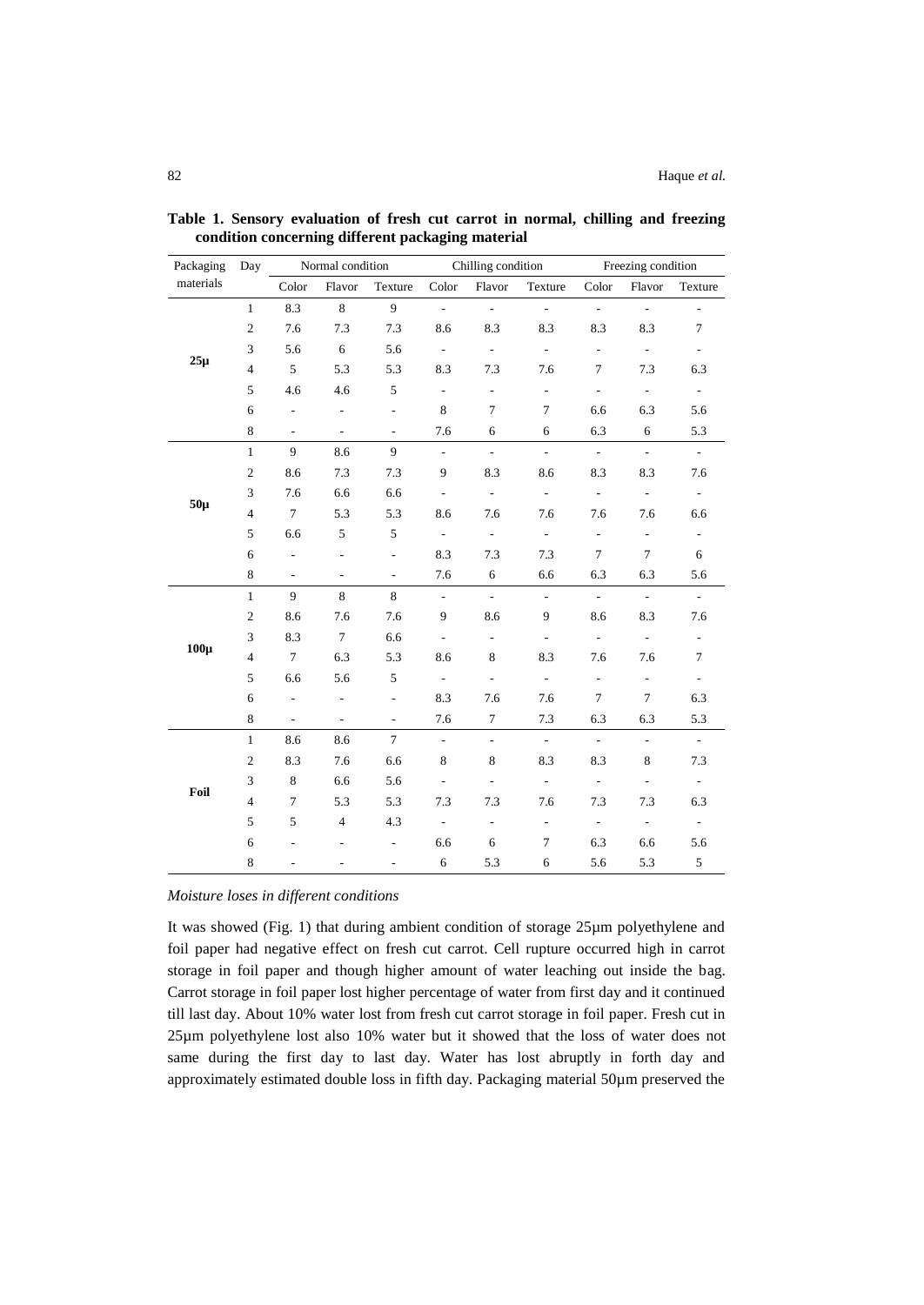

moisture as well as weight best among of all the packaging material used in normal condition.

**Fig. 1.** Comparison of weight loss during normal condition concerning different packaging material

Losing water of fresh cut carrot from packaging material 25um and 100um showed a continuous process. Carrot storage in 100µm lost approximately 8% moisture at the end day of study. Packaging material 25µm lost 9% moisture. Foil paper and packaging material 50µm lost highest amount of water in chilling condition. Carrot storage at foil paper and 50µm lost approximately 14% moisture.



**Fig. 2.** Comparison of moisture lose from different packaging material at chilling Temperature

It is (Fig. 3) revealed that fresh cut carrot storage at freezing temperature  $(-18^{\circ}C)$ different packaging materials showed different characteristics. In the freezing temperature fresh cut carrot showed abrupt distortion of its texture and become soft during thawing and though a lot of water leaching out from carrot. Fresh cut carrot couldn't retain its body structure and distortion occurred and it lost it's free water. Carrot storage at freezing temperature in 100µm lost about 20% moisture at ninth day. Carrot stored in packaging material of 50µm lost approximately 18.2% moisture at the last day of the study. Product storage in foil paper lost 14% moisture at the last day. Product that was stored at packaging material of  $25\mu$ m lost approximately 13% moisture.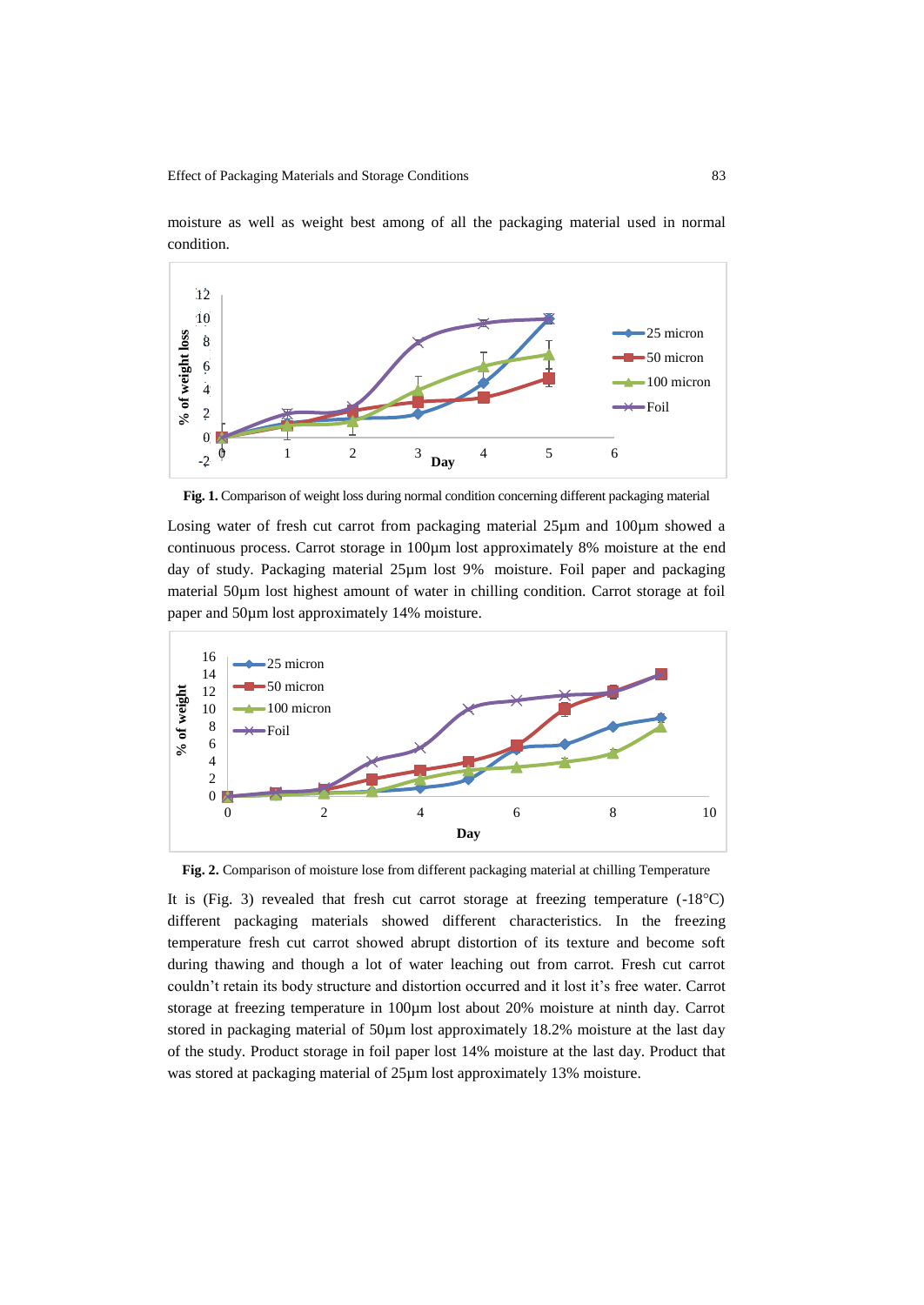

**Fig. 3.** Comparison of vitamin C loses in sample storage in freezing condition concerning different packaging material

# *Loss of Vitamin C in different storage conditions*

Comparison of vitamin C loss in different packaging material during storage at ambient temperature, chilling temperature and freezing temperature is presented in Figs. 4, 5 and 6 respectively. Fig.4 showed that during ambient condition of storage foil paper and 25µm had negative effect on fresh cut carrot. Cell rupture occurred high in carrot storage in foil paper and though higher amount of water leaching out inside the bag. As vitamin C is a water soluble vitamin and though it was leached out with water. Carrot storage in foil paper lost higher percentage of water from first day and it continued till last day. About 10% water lost from fresh cut carrot storage in foil paper simultaneously and it lost higher amount of vitamin C at the initial day the amount of vitamin C in carrot found in about 17.73 mg /100gm of carrot. But at the fifth day the amount decreased at 5.1 mg/100gm of carrot. Packaging material 50µm and 100µm retained approximately same amount of vitamin C.



**Fig. 4.** Comparison of vitamin C lose from different packaging material at normal condition

In this study Fig. 5, demonstrated that during chilling condition of storage foil paper and 25µm had negative effect on fresh cut carrot. Cell rupture occurred in carrot storage in foil paper under chilling condition and though higher amount of water leaching out inside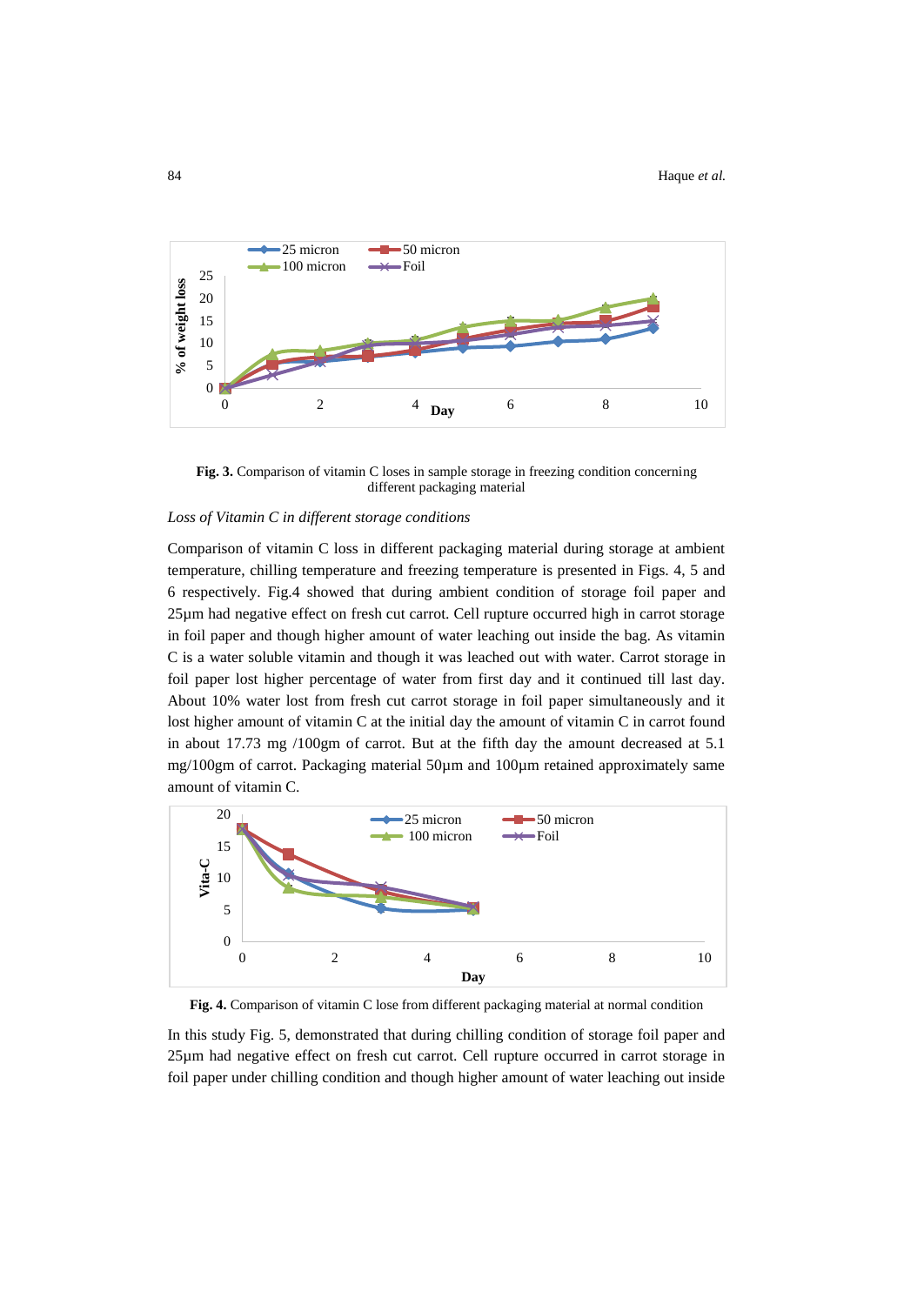the bag. As vitamin C is a water soluble vitamin and though it was leached out with water. Carrot storage in foil paper lost higher percentage of water from first day and it continued till last day. About 10% water lost from fresh cut carrot storage in foil paper simultaneously it lost higher amount of vitamin C. At the initial day the amount of vitamin C in carrot found in about 17.73mg /100gm of carrot. But at the ninth day the amount was decreased up to 4.10mg. Packaging material 25µm retained approximately 3.98mg vitamin C per 100gm of carrot.



**Fig. 5.** Comparison of vitamin C lose in sample storage in freezing condition concerning different packaging material

The freezing temperature have negative effect on fresh cut carrot. Cell rupture occurred in carrot storage in freezing condition and though higher amount of water leaching out inside the bag (Fig. 6). As vitamin C is a water soluble vitamin and though it was leached out with water. Carrot storage in foil paper lost approximately about 5.35gm of vitamin C. At the initial day the amount of vitamin C in carrot was found in about 17.73mg /100gm of carrot. But at the ninth day the amount decreased at 5.35mg. Packaging material 25µm retained approximately 2.61mg vitamin C per 100gm of carrot.



**Fig. 6.** Comparison of vitamin C lose in sample storage in freezing condition concerning different packaging material

Packaging material 50µm retained 3.9mg vitamin C per 100gm of carrot. Packaging material 100µm contained 3.91mg vitamin C per 100gm of carrot. Packaging material 50µm retained 5.69mg vitamin C per 100gm of carrot. Packaging material 100µm contained 5.5mg vitamin C per 100gm of carrot.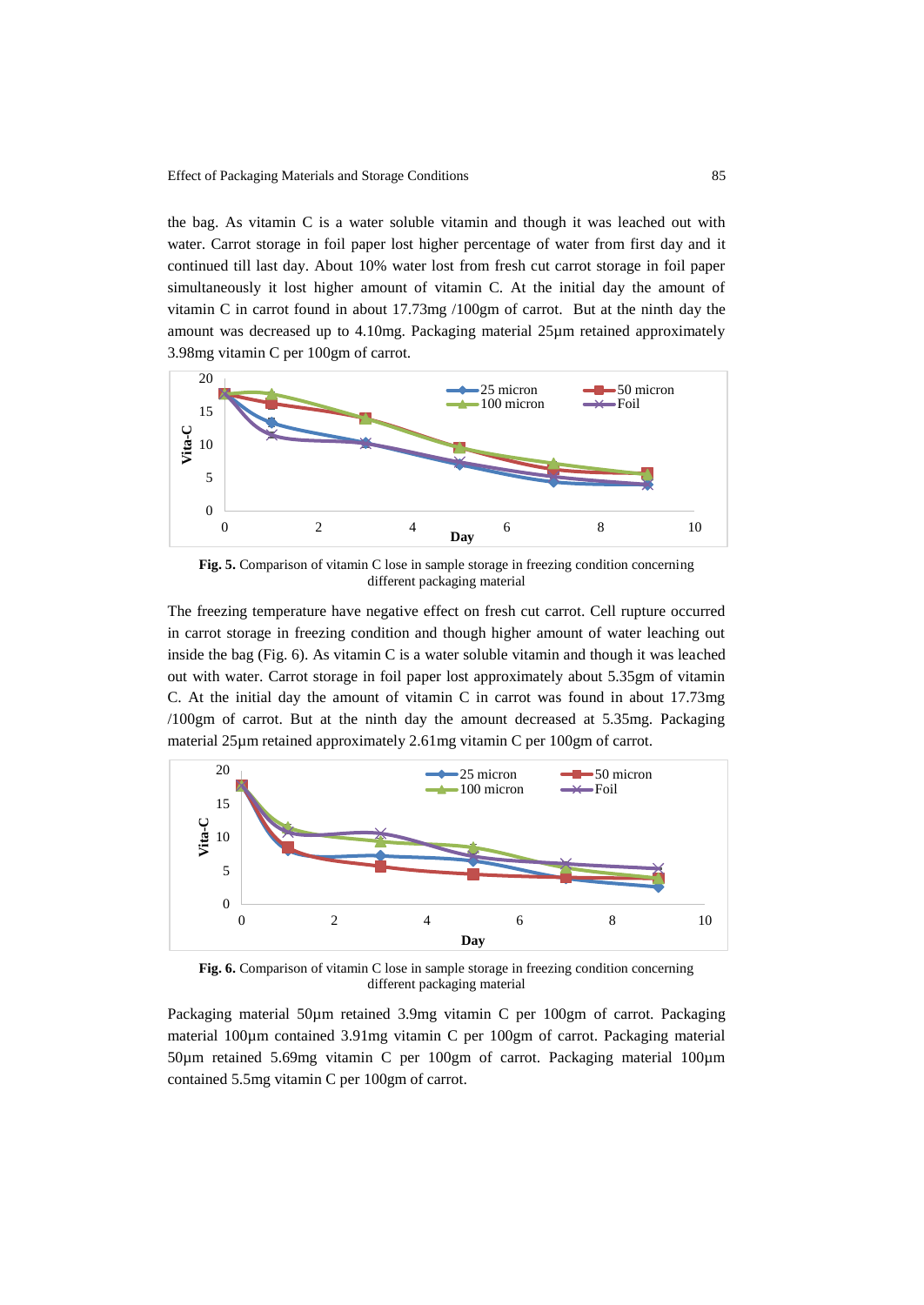#### *Conductivity in different conditions*

Effect of packaging material on conductivity of fresh cut carrot at ambient, chilling and freezing temperature is presented in Figs. 7, 8 and 9 respectively. After analyzing the result (Fig. 7) it was exhibited that during ambient condition of storage in 25µm and foil paper had negative effect on fresh cut carrot. Cell rupture occurred high in carrot storage in foil paper and though higher amount of water leaching out inside the bag. As water loses from carrot electrolytes also leaching out and though conductivity also decreased day by day. Carrot storage in foil paper lost higher percentage of water from first day and it continued till last day and conductivity also decreased. Packaging material 25µm lost conductivity at a minimum level. At the initial day the conductivity measured by conductivity meter approximately 4.10ms/cm and at the fifth day of fresh cut carrot storage at ambient condition in 25µm showed conductivity about 2.93ms/cm same as foil paper about 2.94ms/cm.





Fig. 8 showed that during chilling condition of storage carrot became soft after releasing heat. Cell rupture occurred high in carrot storage in foil paper and though higher amount of water leaching out inside the bag. As water loses from carrot electrolytes also leaching out and though conductivity also decreased day by day. Carrot storage in foil paper lost higher percentage of water from first day and it continued till last day and conductivity also decreased. Packaging material foil lost conductivity most. At the initial day the conductivity measured by conductivity meter approximately 4.10ms/cm and at the ninth day fresh cut carrot storage at chilling condition in foil paper showed conductivity about 2.10ms/cm. The conductivity of fresh cut carrot in 25µ and 100µ polyethylene package were reduced to 2.35 and 3.25ms/cm respectively at the ninth day of storage. Carrot storage in packaging material 25 µm gave reading in conductivity meter approximately 2.23ms/cm at the ninth day. Carrot in  $50\mu m$  and  $100\mu m$  gave reading in conductivity meter about 3.47ms/cm and 3.0µm at the ninth day of the study. During freezing condition of storage carrot become soft after releasing heat. Cell rupture occurred in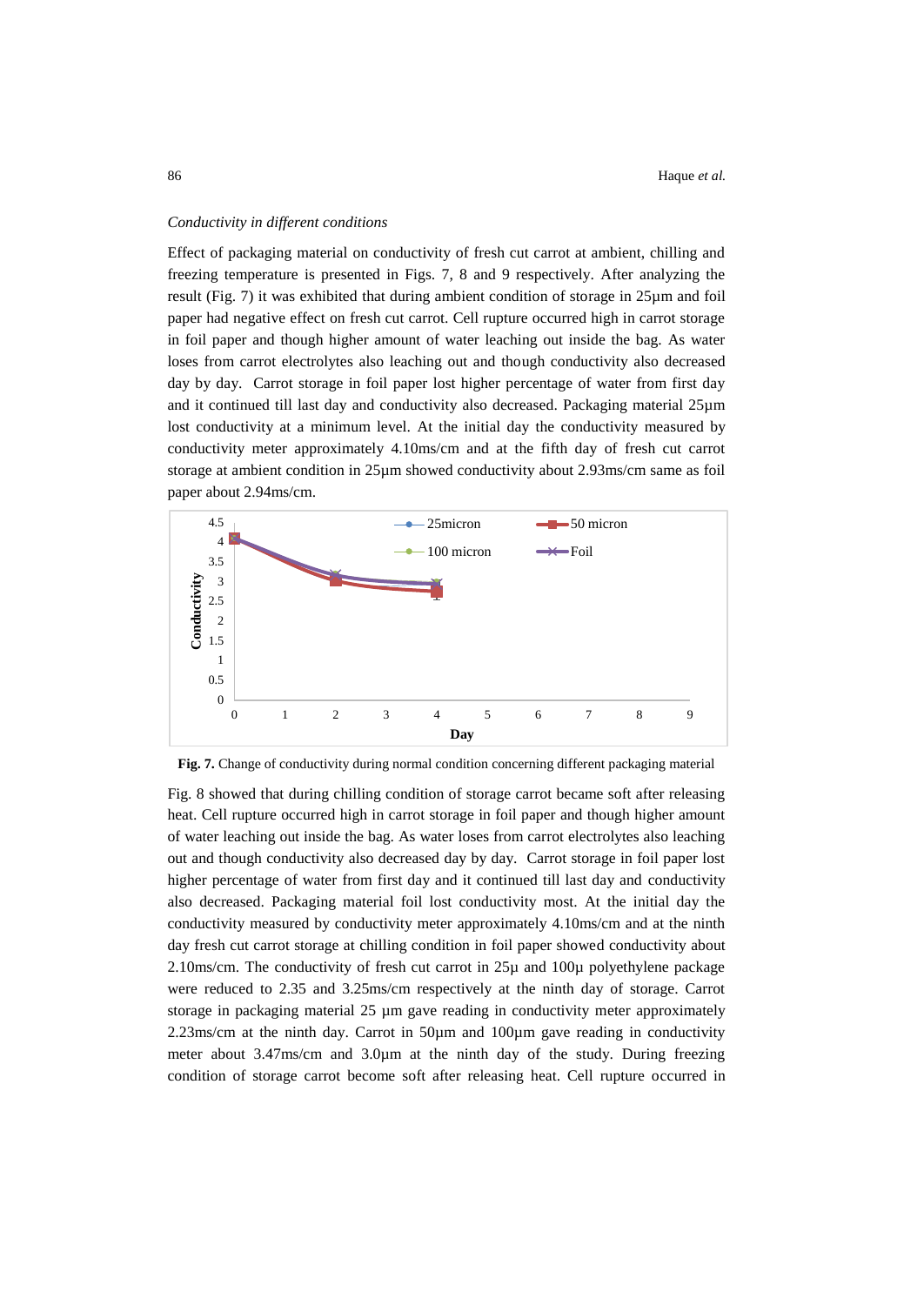carrot storage in foil paper and though higher amount of water leaching out. As water loses from carrot, electrolytes also leaching out and though conductivity of fresh cut carrot with storage time also decreased.



F**ig. 8.** Comparison of conductivity change in sample day by day concerningvarious packaging material

Fig. 9 exhibited that carrot storage in foil paper lost higher percentage of water from first day and it continued till last day and conductivity also decreased. Carrot storage in packaging material foil paper lost conductivity most. At the initial day the conductivity measured by conductivity meter approximately 4.10ms/cm and at the ninth day fresh cut carrot storage at freezing condition in foil paper showed conductivity 2.10ms/cm.



**Fig. 9.** Comparison of conductivity change in sample day by day storage infreezing condition concerning various packaging material

### *Bacterial growth in different conditions*

Bacterial growth of fresh cut carrot storage at ambient, chilling and freezing temperature in different packaging material are presented in Fig. 10, 11 and 12 respectively. During ambient condition of storage in 25µm and foil paper had negative effect on fresh cut carrot. Cell rupture occurred high in carrot storage in foil paper and though higher amount of water leaching out inside the bag. Carrot storage in foil paper lost higher percentage of water from first day and it continued till last day and therefore bacteria got enough moisture to grow.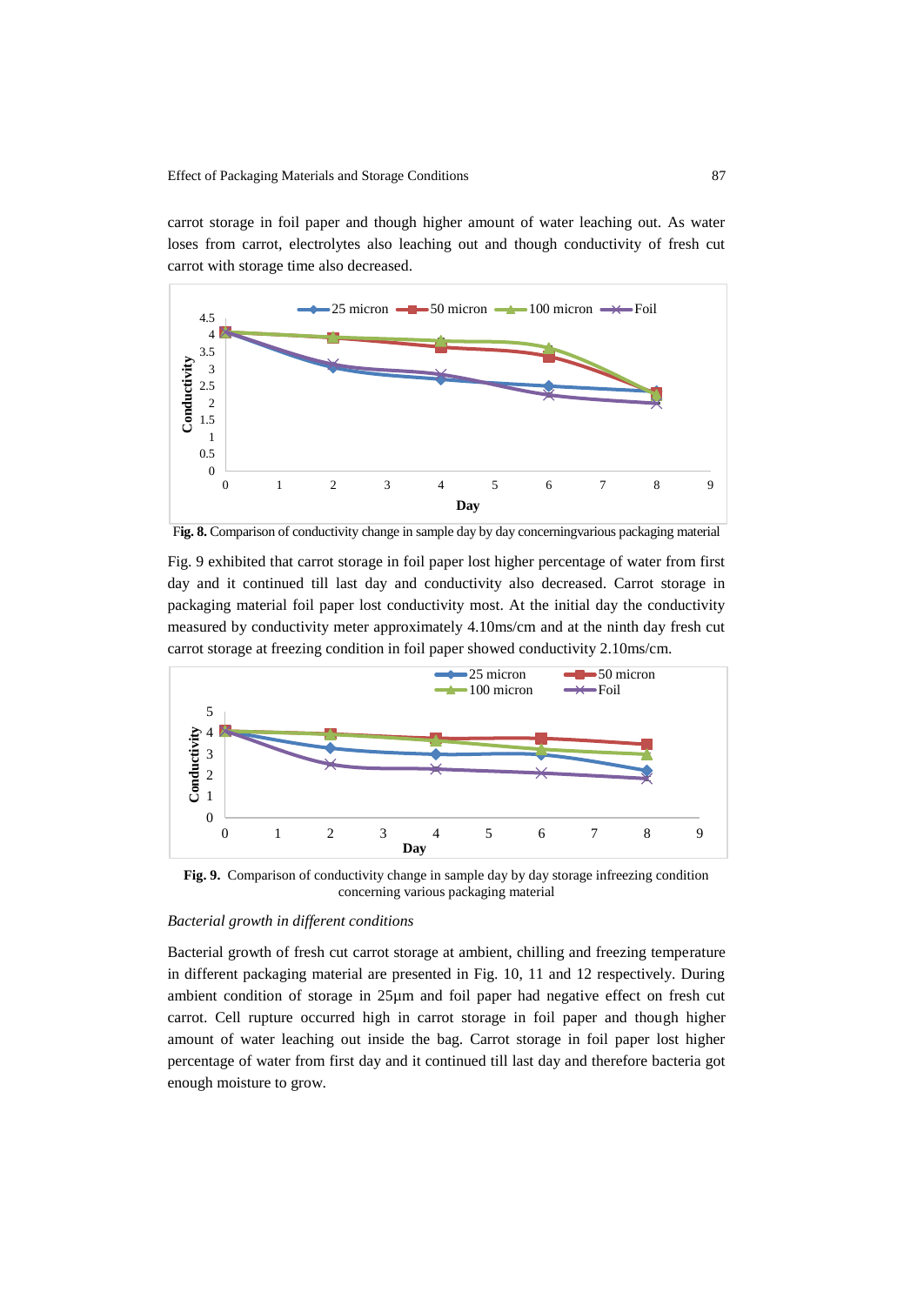

**Fig. 10.** Bacterial growth count during normal condition concerning different packaging material

Microbial count showed that the foil paper provides most favorable condition for bacterial growth. In the initial day the number of bacteria found about 35000 and the fifth day it was about 55000 in foil paper. In the chilling temperature fresh cut carrot showed abrupt distortion of its texture and become soft during releasing temperature and though water leaching out from carrot. Losing water of fresh cut carrot from packaging material 2 µm and 100µm showed a continuous process. Carrot in foil paper and packaging material, 50µm polyethylene lost highest amount of water in chilling condition. Carrot storage at foil paper and 50µm lost14% moisture and though it provided better opportunity for bacterial growth. In the chilling temperature mesophillic bacteria could survive and after that getting favorable condition bacterial growth occurred more. Microbial count showed that foil paper provided most favorable condition for bacterial growth. In the normal sense the different in the number of bacteria found in different sample storage in chilling temperature within different packaging material did not cut a grate fact in this case. In the initial day the number of bacteria found about 35000 and the ninth day it was about 55000 in foil paper. At the same time carrot storage polyethylene 25µm, 50µm and 100µm had the number of bacteria about 53000, 55000 and 51000 in this condition.



**Fig. 11.** Comparison of bacterial growth in chilling condition concerning differentpackaging material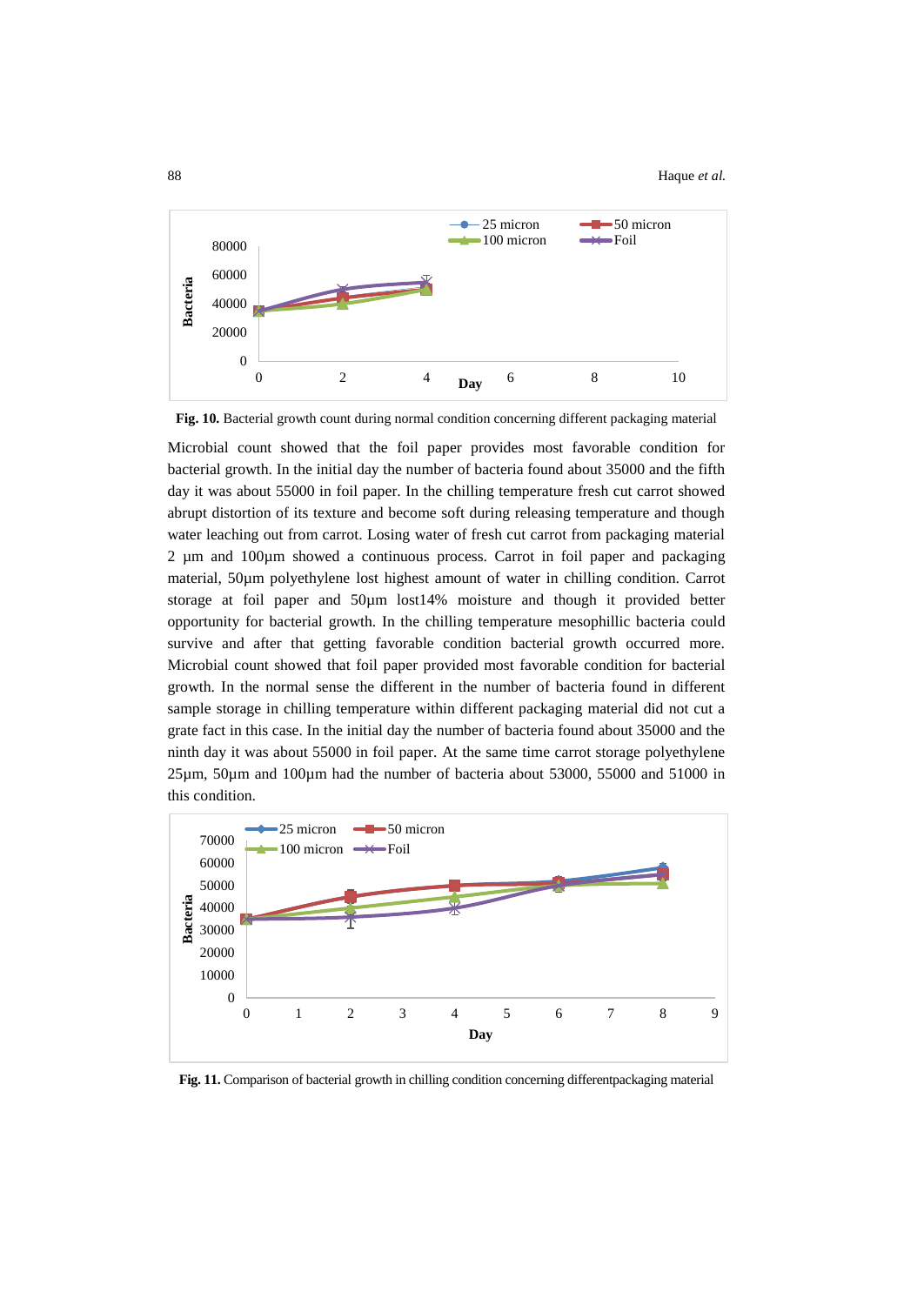In the freezing temperature fresh cut carrot showed abrupt distortion of its texture and became soft and lost highest amount of water. In the freezing temperature cyst of mesophillic bacteria could survive and after that getting favorable condition bacterial growth occurred more. In the initial day the number of bacteria found about 35000 and the ninth day it was about 58000 in fresh cut storage in polyethylene 50µm. At the same time carrot storage in polyethylene 25µm, 100µm and foil paper had the number of bacteria about 52000, 50000 and approximately 50000 in the freezing temperature.



**Fig. 12.** Comparison of bacterial growth storage in freezing condition concerning different packaging material

# *Fungal growth in different condition*

Fig. 13, 14 and 15 are represented the effect of packaging material on fungal growth in fresh cut carrot stored in ambient, chilling and freezing temperature respectively.



**Fig. 13.** Comparison of fungal growth during normal condition concerning different packaging materials

During ambient condition of storage in 25µm and foil paper had negative effect on fresh cut carrot. Cell rupture occurred was high in carrot storage in foil paper and though higher amount of water leaching out inside the bag. Carrot storage in foil paper lost higher percentage of water from first day and it continued till last day and though fungi got enough moisture to grow. In normal appearance slimy layer found at the last days of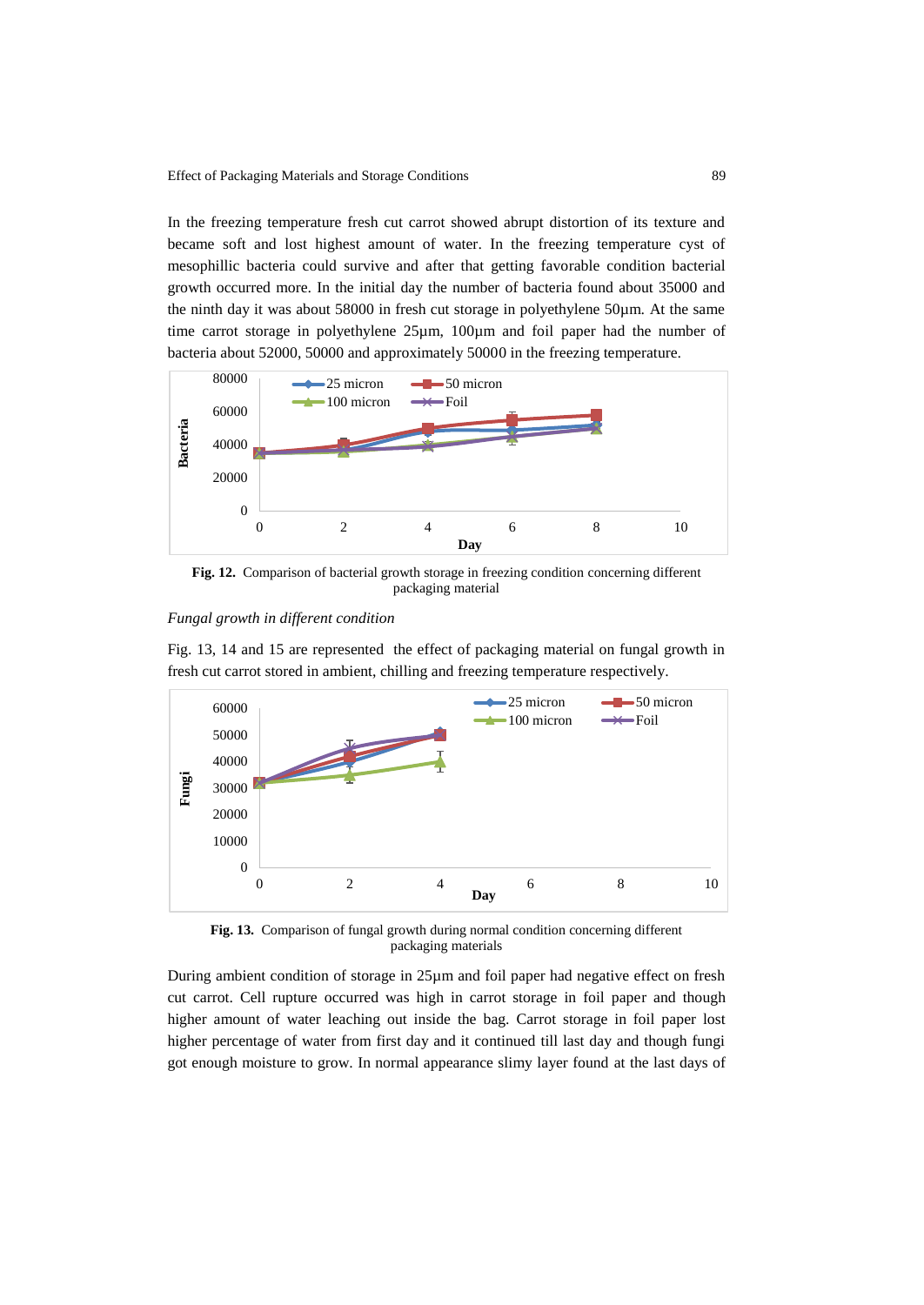storage. Microbial count showed that 25µm polyethylene provided most favorable condition for fungal growth. In the normal sense the different in the number of fungi found in different sample storage in ambient condition in different packaging material had not so much difference except 100µm. In the initial day the number of fungi found about 32000 and the fifth day the fungal no increased to 100µm polyethylene. In this storage condition 25µm polyethylene provide most favorable condition for fungal growth.

Fungi growth count of fresh cut carrot storage in chilling condition within different packaging material showed in Fig. 14. In the chilling temperature fresh cut carrot showed abrupt distortion of its texture and become soft during releasing temperature and though water leaching out from carrot. Losing water of fresh cut carrot from packaging material 25 µm and 100 µm showed a continuous process. Foil paper and packaging material polyethylene 50 µm lost highest amount of water in chilling condition. Carrot storage at foil paper and 50 µm lost approximately 14% moisture and though it provided better opportunity for fungal growth. In the chilling temperature fungi could survive and after that getting favorable condition fungi growth more. Microbial count showed that  $25 \mu m$ polyethylene provided most favorable condition for fungal growth. In the normal sense the different in the number of fungi found in different sample storage in chilling temperature within different packaging material did not cut a grate fact in this case. In the initial day the number of fungi found about 35000 and the ninth day it was about 53000 in polyethylene 25µm. At the same time carrot storage polyethylene 50µm and 100µm having the number of fungi about 50000, 48000 and in foil paper had 42000 in the chilling condition.



**Fig. 14.** Comparison of fungal growth in chilling condition concerning different packaging material In the study of fungal growth count of fresh cut carrot storage in freezing condition within different packaging material showed in the Fig. 15. In the freezing temperature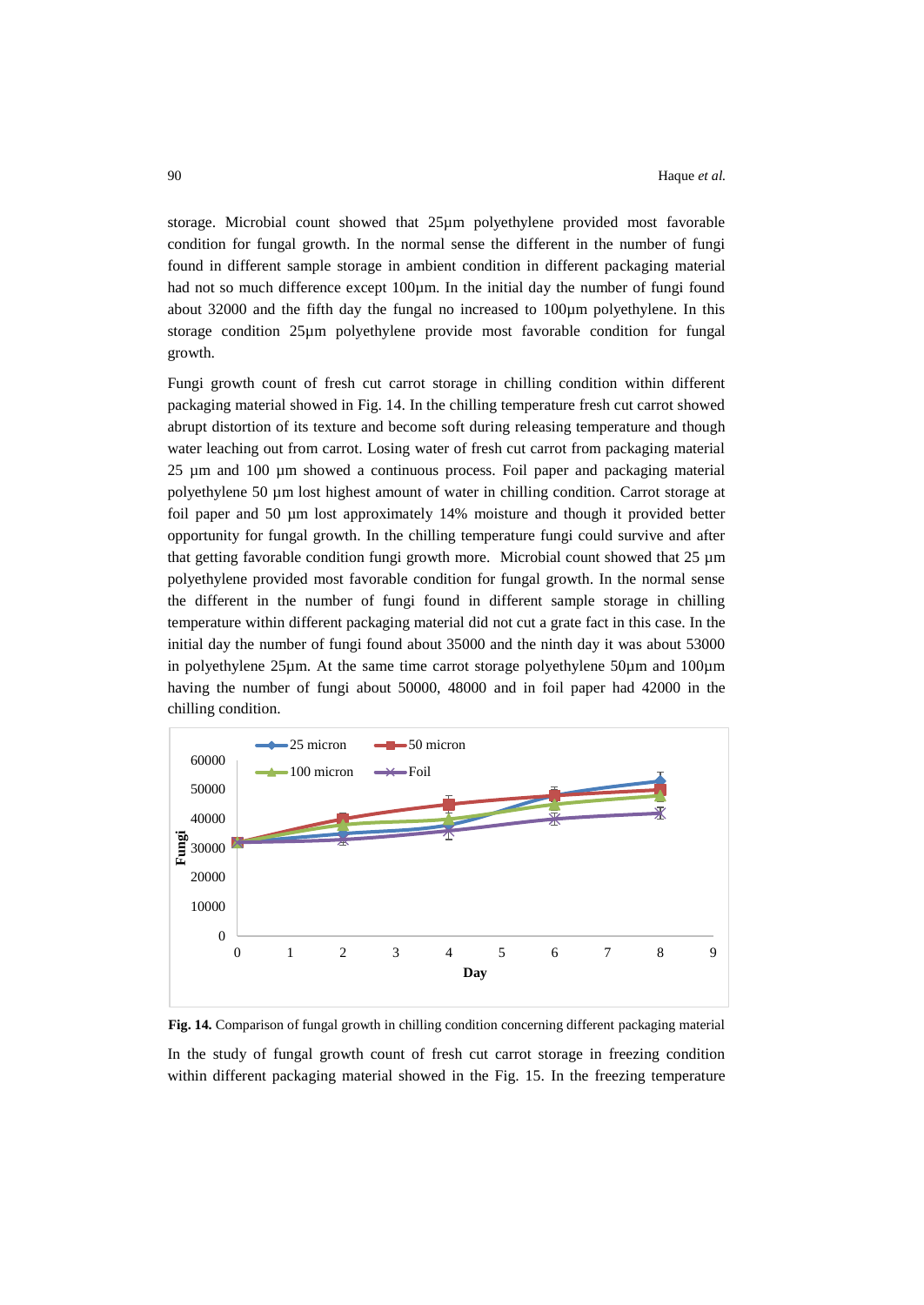Effect of Packaging Materials and Storage Conditions 91

fresh cut carrot showed abrupt distortion of its texture and become soft and lose highest amount of water. In the freezing temperature fungi could survive and after thawing getting favorable condition fungal growth occurred more. In the initial day the number of fungi found about 32000 and the ninth day it was about 54000 in fresh cut storage in polyethylene 50µm. At the same time carrot storage polyethylene 25µm, 100µm and foil paper had the number of fungi about 50000, 42000 and 43000 in the freezing temperature.



**Fig. 15.** Comparison of fungal growth in freezing condition concerning different packaging material

## **Conclusion**

This experiment showed that the total weight loss decreased and at the same time loss of vitamin C, conductivity, also decreased. Physical changes of fresh cut carrot such as color, flavor and texture also decreased. Packaging materials such as polyethylene 100µm and 50µm protected all the physical appearance of carrot during chilling condition. Bacterial and fungal growth remained minimum at freezing condition. Chilling temperature retained all the quality parameters better than other condition. Carrot stored at foil paper produced off odor during storage. Packaging material such as polyethylene 25µm, 50µm and 100µm stored at normal temperature produced gas and became slimy.

### **References**

- Allahvaisi, S., A.A. Pourmirza and M.H. Safaraliza de. 2009. Packaging of Agricultural Products for Preventing Tobacco Beetles Contaminations. Notul. B. *Horti Agrobo. Cluj*-N. **37**(2): 218- 222.
- Burns J. L. 1995. Lightly processed fruits and vegetables: Introduction to the Colloquium. *Hort Science*. 30: 14-17.

Baker, R.A. 1962. Subjective panel testing. *Ind. Quality control*. **19**(3): 22-28.

Cantwell, M.I. 2002. Preparation and quality of fresh cut produce. In: Encontro Nacionalsobreprocessamento Minimode Frutase Hortalicas, 2 Proceedins Vicosa: UFA, 156- 182.